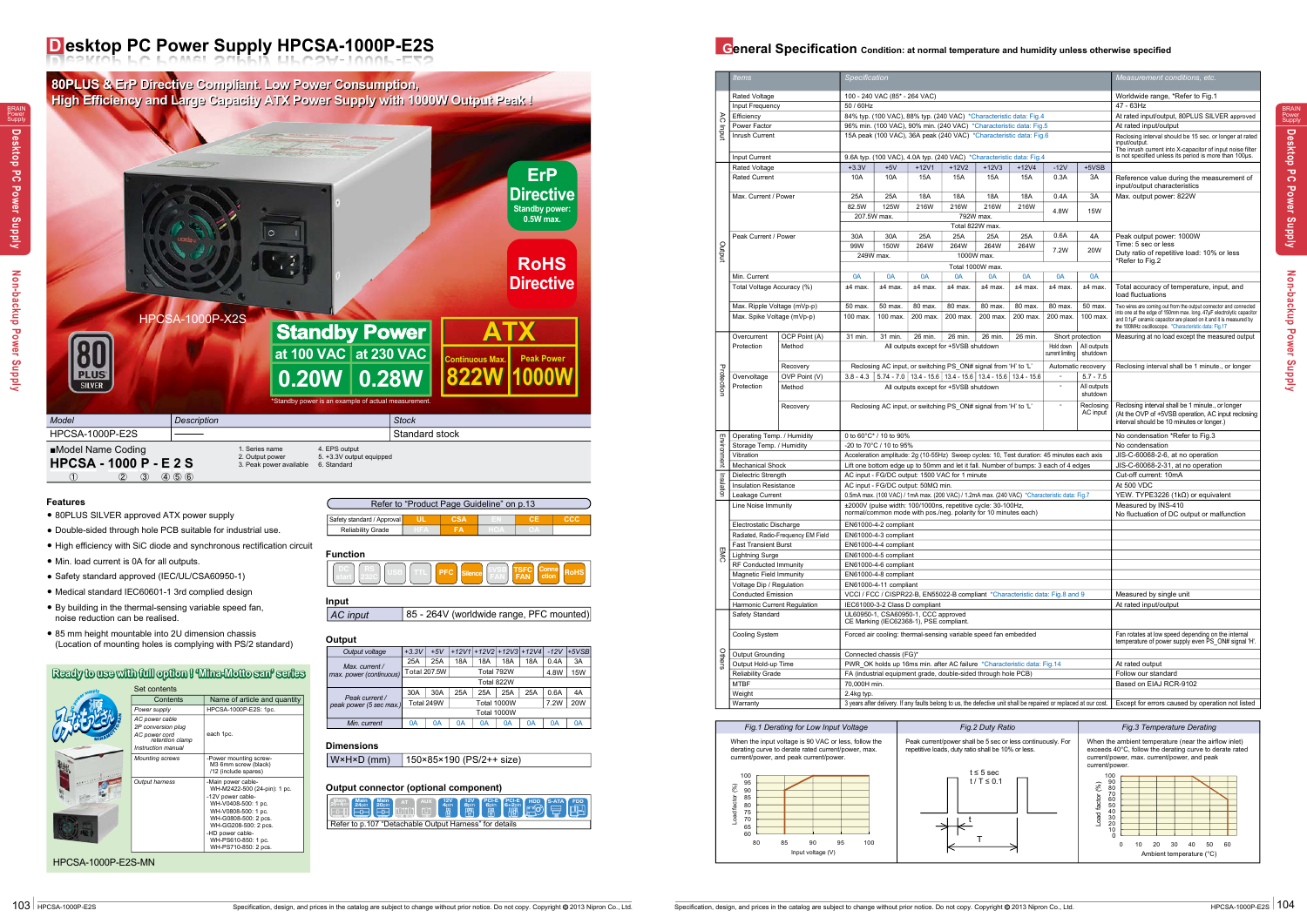**Non-backup Power Supply**

Non-backup Power Supply

BRAIN Power Supply

**Desktop PC Power Supply**



(1) With PS\_ON#"H", only +5VSB output starts up at AC input.<br>(2) All outputs start up at PS\_ON# "L"input. Also, PWR\_OK goes to "H" at 100 - 500ms after the +5V output has risen.<br>(3) Alt PS\_ON# "H" input, outputs except for

## **Signal Input / Output Specification** condition: at normal temperature and humidity unless otherwise specified<br> **Signal Input / Output Specification** condition.)



## **Internal Structure**





## **Block Diagram**

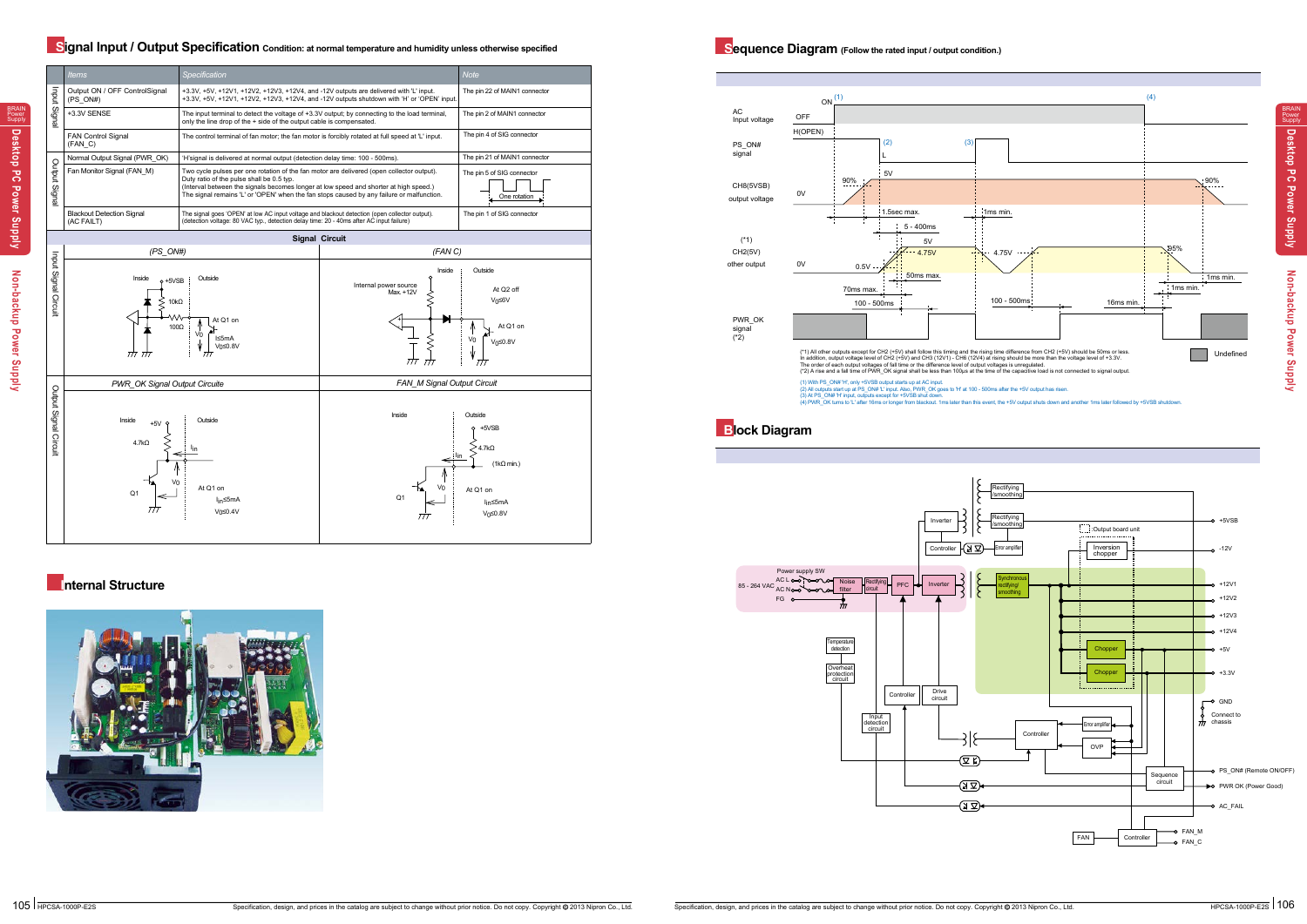**Desktop PC Power Supply**

| <b>Other Optional Components</b> |                                          |               |                                               |  |  |
|----------------------------------|------------------------------------------|---------------|-----------------------------------------------|--|--|
| Model                            | <b>Description</b>                       | <b>Model</b>  | <i><b>Description</b></i>                     |  |  |
| ACC2637                          | Automatic startup unit                   | WH5105        | 12V 4-pin connector conversion harness (80mm) |  |  |
| WH2820                           | 20-pin extension harness (600mm)         | WH5105-02     | 12V 4-pin connector conversion hamess (320mm) |  |  |
| <b>WH2747</b>                    | 20-pin extension harness (450mm)         | <b>WH5055</b> | AT connector conversion harness               |  |  |
| WH2892-02                        | 20-pin extension harness (200mm)         | ACC5046       | Harness with PS ON switch                     |  |  |
| WH2812                           | PCI-E 6-pin connector conversion harness | ACC5077       | PS ON terminal short connector                |  |  |
|                                  |                                          | WH5073        | PS ON terminal short 20-pin harness           |  |  |

# **Optional Components** Sold Separately

# **Outline Drawing Optional Components Sold Separately**



# 125 VAC 15A

| Cable   |              |               |                                |
|---------|--------------|---------------|--------------------------------|
| Picture | <b>Model</b> | Type          | Description                    |
|         | WH6167       | AC power cord | <b>125 VAC</b><br><b>IPSE1</b> |

| <b>Detachable Output Harness</b> |                                                                          |                                   |                                         |
|----------------------------------|--------------------------------------------------------------------------|-----------------------------------|-----------------------------------------|
| Model                            | Length and Type of Connector                                             |                                   | <b>Output Port Allocation</b>           |
| <b>MAIN</b><br>Main power cable  |                                                                          |                                   |                                         |
| WH-M2022-500                     | <b>MAIN</b><br>冒<br>$500 + 10$<br>20-pin                                 | <b>THEFTING</b><br><b>THEFT</b>   |                                         |
| WH-M2022-300                     | <b>MAIN</b><br><b>Septem</b><br>300±10<br>20-pin                         | шилиц<br><b>THEFT</b>             |                                         |
| WH-M2422-500                     | <b>MAIN</b><br><b>Lundary</b><br>$500 + 15$<br>24-pin                    | $H$ and $H$ $\setminus$<br>ē<br>吉 |                                         |
| 12V<br>12V power cable           |                                                                          |                                   |                                         |
| WH-V0808-500                     | $\overline{2V}$<br>$500 + 15$<br>唱<br>12V 8-pin                          | 51                                |                                         |
| WH-V0408-500                     | $\overline{2V}$<br>$500 + 15$<br>图 12V 4-pin                             | ₫                                 |                                         |
| WH-VG208-500                     | 图 12V 4-pin<br>$\overline{2V}$<br>500±15<br>PCI-E 6-pin<br>œ             | E.<br>≡                           |                                         |
| WH-VV208-500-02                  | 唱<br>12V 8-pin<br>$\overline{2V}$<br>$500 + 10$<br>唱<br>12V 8-pin        | ш<br>E                            | <b>MAIN</b><br>HD                       |
| WH-VG208-500-02                  | 圉<br>12V 8-pin<br>$\approx$<br>$500 + 10$<br>PCI-E 6-pin<br>中            | E<br>≣ ≔                          | О<br>О                                  |
| WH-G0808-500                     | 500±10<br>ᇣ<br>$\overline{\mathbf{S}}$<br>PCI-E 6+2-pin                  | $\frac{1}{2}$                     |                                         |
| WH-GG208-500                     | PCI-E 6-pin<br>圉<br>$\overline{2V}$<br>$500 + 10$<br>PCI-E 6+2-pin<br>c۳ | 里                                 | Acceptable cable(s)                     |
| <b>HD</b><br>HD power cable      |                                                                          |                                   | <b>MAIN</b><br>12V<br>HD<br>SIG         |
| WH-PP610-850                     | 匍<br>f۳<br>f٦<br>읖<br>550±15<br>$-150+15$<br>150±15<br>ħ<br>Ì<br>⊡       | 围<br>peripheral (HD)<br>≦         | 1 model<br>3 models 2 models<br>1 model |
| WH-PS610-850                     | Ì.<br>읖<br>550±15<br>150±15<br>150±15<br>ħ<br>İ<br>▣                     | $\Box$ FD<br>耳                    |                                         |
| WH-PS710-850                     | 加<br>550±15<br>150±15<br>150±15<br>읖<br>850±15<br>⊡                      | $\mathbf{S}$ -ATA<br>E I          |                                         |
| SIG<br>SIG cable                 |                                                                          |                                   |                                         |
| WH-S0610-500                     | $500 + 15$<br>$\overline{\text{G}}$<br>$\mathbb{P}$<br>SIG-1             | E                                 |                                         |
| WH-S0610-500-01                  | ଞ୍ଜ<br>500±15<br>$\blacktriangleright$ $\Box$ SIG-2                      | ₫                                 |                                         |
| WH-S0310-500                     | ပ္တ<br>500±15<br>$\blacktriangleright$ $\Box$ SIG-3                      | ≡<br>m.                           |                                         |